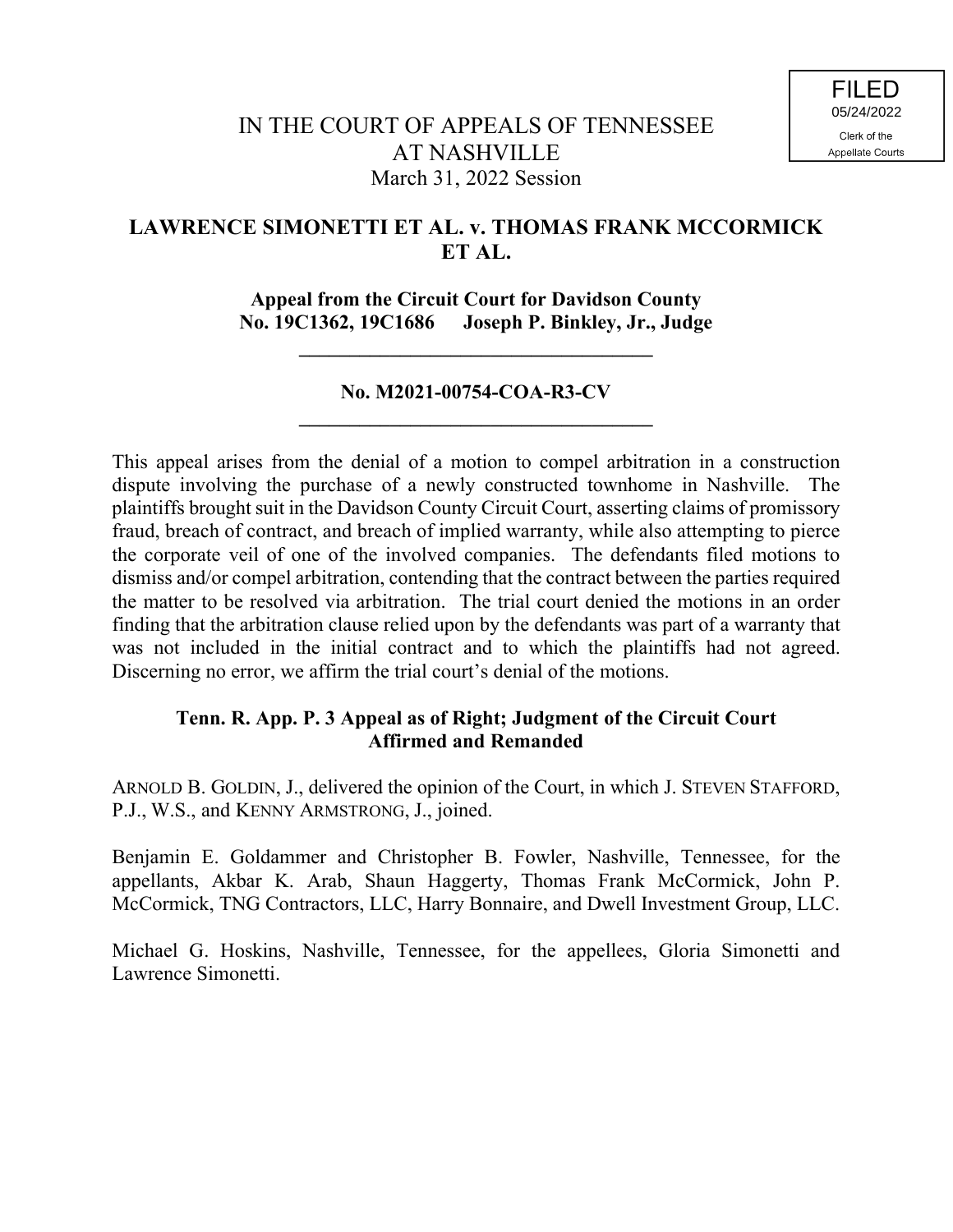#### **OPINION**

#### **BACKGROUND AND PROCEDURAL HISTORY**

This matter arises out of Lawrence and Gloria Simonetti's purchase of a newly constructed townhome in Nashville. On June 30, 2017, the Simonettis, who are California residents, signed a "Purchase and Sale Agreement" ("Agreement") with developer Dwell Investment Group, LLC ("Dwell Investment"), to purchase Unit 12C of the Dwell Lofts, a planned unit development for which TNG Contractors, LLC ("TNG") had served as the contractor. At the time of signing, the property was still under construction. The transaction officially closed on July 28, 2017, although construction of the townhome was not completed until January 2018. According to the Simonettis, Dwell Investment had previously promised that, upon completion, the townhome would be covered under a new construction warranty, and that they had "nothing to worry about." The Agreement, however, did not reference or attach a written warranty covering the townhome, nor did it contain an arbitration provision.

On January 8, 2018, upon inspecting the townhome, the Simonettis discovered numerous construction defects and reported them to Dwell Investment. However, the Simonettis maintain that, on January 9, 2018, Dwell Investment denied responsibility to make the requested repairs and instead informed the Simonettis that their warranty lied with the contractor, TNG, which was a separate company that was not a party to the Agreement. In March of 2018, the Simonettis alleged that they found more substantial defects and notified TNG as they were instructed. On April 26, 2018, TNG sent an email to all of the new homebuyers, including the Simonettis, containing a document titled "Home Warranty" ("Warranty"). This Warranty "ensured the quality of workmanship and material" and purported to be provided by Dwell Townhomes,<sup>1</sup> a third purported LLC, also not a party to the prior Agreement. The Warranty included an arbitration clause, which read as follows:

ARBITRATION. Any and all claims, disputes and controversies by or between the owner and DWELL arising from or related to this Agreement, the Warranty, or the subject Home, shall be settled by binding arbitration. Agreeing to arbitration means Owner is giving up Owner's right to a jury trial. Any person in contractual privity with DWELL whom the Home owner contends is responsible for any construction defect in the Home shall be entitled to enforce this arbitration agreement. Any party shall be entitled to recover reasonable attorney's fees and costs incurred in enforcing this arbitration agreement. The decision of the arbitrator shall be final and

<sup>&</sup>lt;sup>1</sup> As we will discuss in more detail later in this Opinion, Dwell Townhomes, LLC was a nonexistent entity. Based on a review of the record and the briefs on appeal, it appears that this fact is not in dispute among the parties.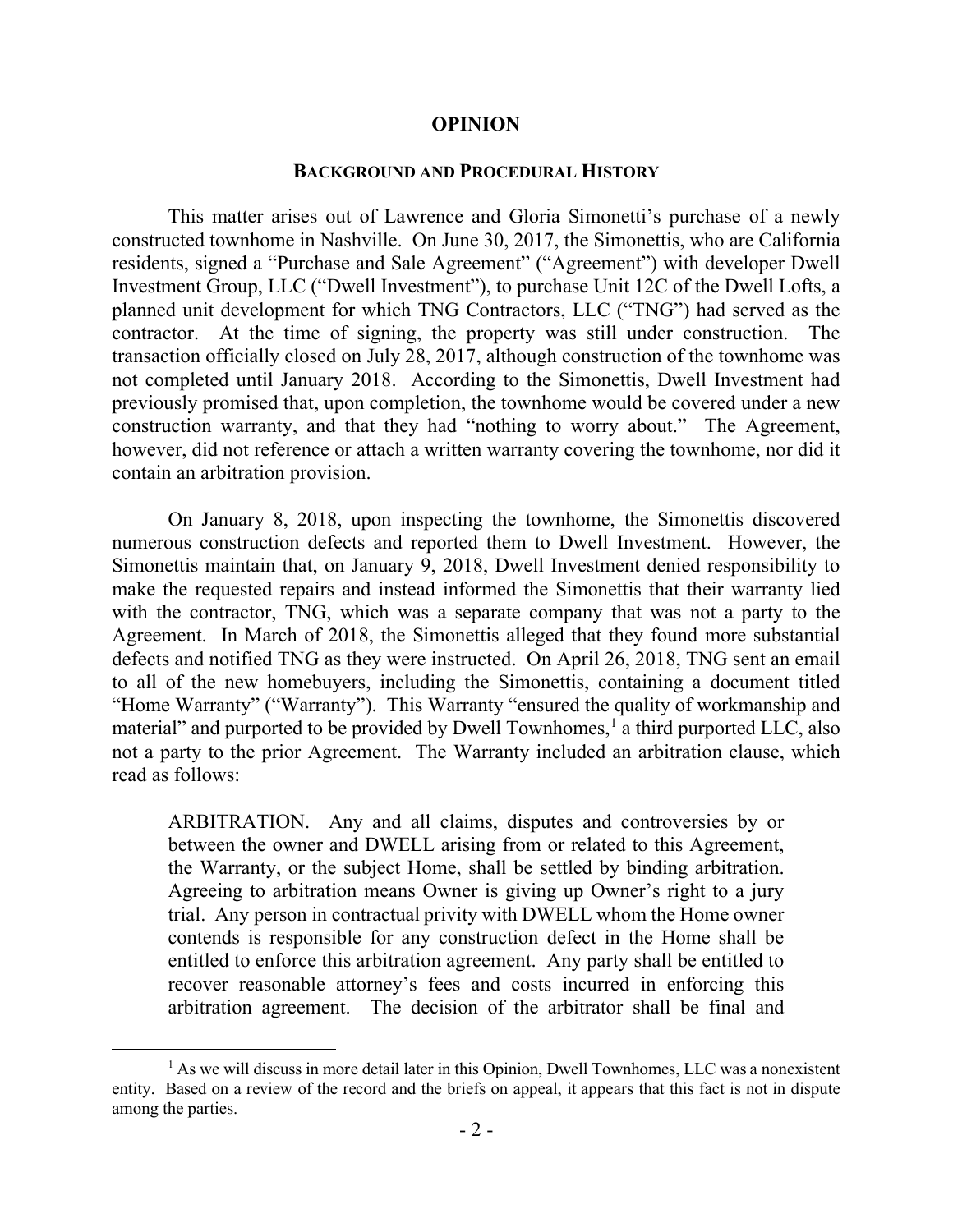binding and may be entered as a judgment in any State or Federal court of competent jurisdiction.

The arbitration shall be conducted by the American Arbitration Association pursuant to its Home Construction Arbitration Rules and Mediation Procedures. The choice of arbitration service shall be that of of sic Dwell, if applicable. The arbitration shall be conducted pursuant to the applicable rules of the arbitration service selected unless noted otherwise. All administrative fees of the arbitration service and fees of the arbitrator shall be allocated to the parties as provided in the rules of the arbitration service, subject to the discretion of the arbitrator to reallocate such fees in the interests of justice. If for any reason this method of selecting an arbitration service cannot be followed, the parties to the arbitration shall mutually select an arbitration service.

The parties expressly agree that this Warranty and this arbitration agreement involve and concern interstate commerce and are governed by the provisions of the Federal Arbitration Act (9 U.S.C. § 1 et seq.) now in effect and as the same may from time to time be amended, to the exclusion of any different or inconsistent state or local law, ordinance or judicial rule.

Pertinent to this appeal, it should be noted that this Warranty was not negotiated by any of the parties, nor were there any signatures from either the Simonettis or any of the defendants.

On June 7, 2019, the Simonettis filed a complaint in the Circuit Court for Davidson County. In their suit, they alleged negligent construction, breach of express and implied warranties, and promissory fraud against Dwell Investment, Dwell Townhomes, Thomas McCormick, and TNG.<sup>2</sup> Following discovery, the complaint was later amended to name Akbar K. Arab, Harry Bonnaire, M.D., Shaun Haggerty, and John P. McCormick as additional defendants. After much protracted litigation in the matter, during April 2021, the defendants named above (collectively, "Defendants"), all filed motions to dismiss and/or compel arbitration, relying on the aforementioned arbitration provision contained in the emailed Warranty. On June 11, 2021, the trial court entered an order denying Defendants' motions. In its order, the trial court noted that the Warranty

appears to have been a separate document sent unilaterally by the Defendants several months after the closing of the property sale. The [Simonettis] are

 $\overline{a}$ 

<sup>&</sup>lt;sup>2</sup> Thomas McCormick is sued individually in the lawsuit and, according to the Simonettis' complaint, Mr. McCormick previously owned and managed Dwell Investment and possibly Dwell Townhomes, the latter which the Simonettis alleged was a "sham entity" and merely the "alter ego" of McCormick and Dwell Investment and possibly TNG. The complaint also named numerous John Does who were believed to be agents, employees, and/or subcontractors of TNG.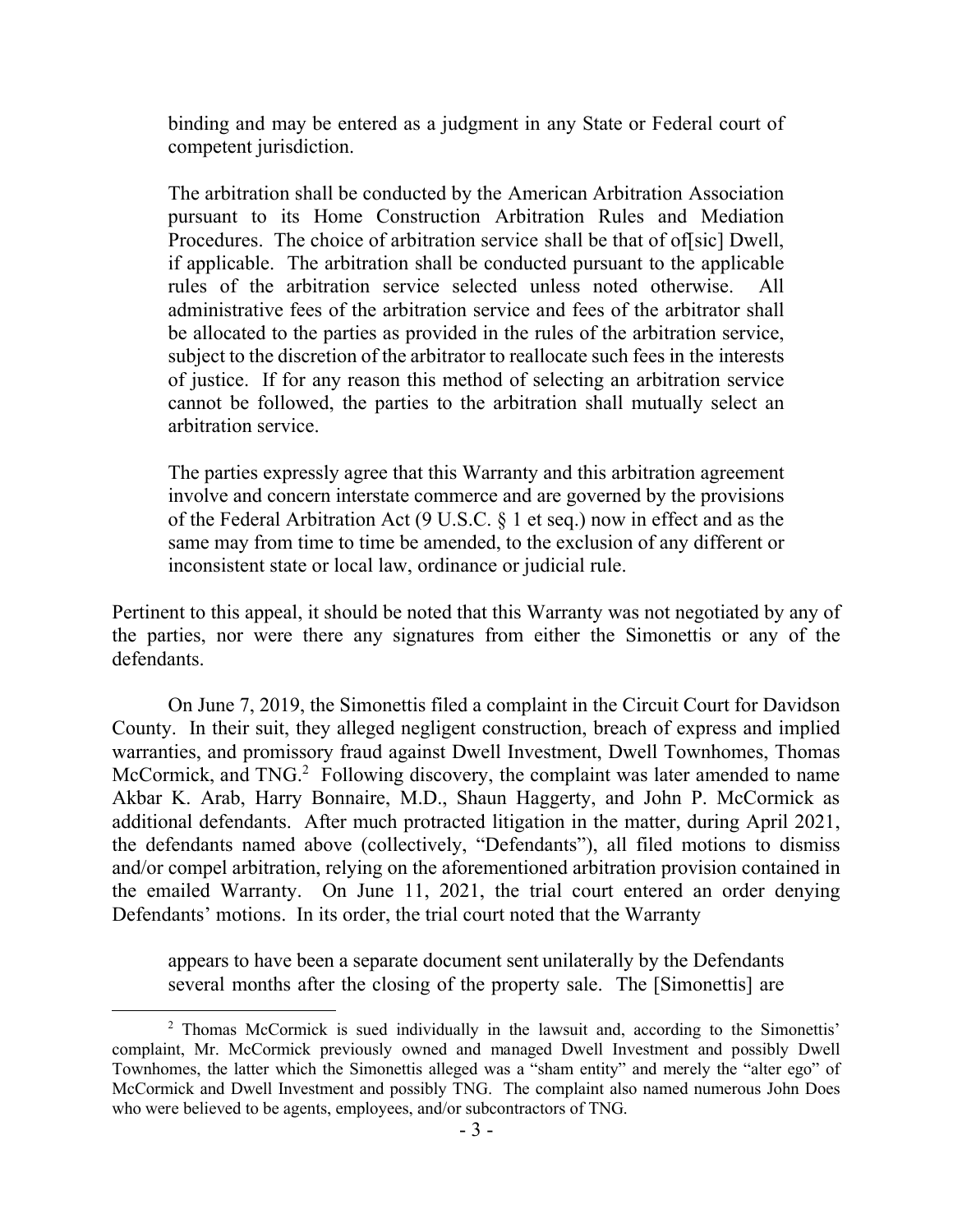not alleged to have provided any additional consideration or to have been consulted at all in the formation of the "Home Warranty." Importantly, the "Home Warranty" is the only document between these parties which contains an arbitration clause[.]

At the outset of its analysis, the trial court addressed "whether a binding contract containing an arbitration provision was ever formed" such that the Simonettis could be bound. Ultimately, it determined that the Warranty was "insufficient to create a binding arbitration agreement on the parties" as there was "no evidence that there was any mutual assent or consideration by the [Simonettis] in negotiating the terms of the warranty." Moreover, it found that the Warranty was sent to the Simonettis "several months after the parties entered into the Agreement, in an attempt to modify the already existing contract unilaterally." Due to its finding that the Warranty "lacked consideration and mutual assent of the parties," the trial court determined that it was "not a binding contract modification and may not be used to compel arbitration." Defendants thereafter filed a notice of appeal with this Court.<sup>3</sup>

#### **ISSUES PRESENTED**

Defendants raise a single issue for our review on appeal, restated as follows: Whether the trial court erred in denying Defendants' motions to compel arbitration pursuant to the Warranty.

For their part, the Simonettis raise a number of arguments in opposition to the Defendants' efforts to reverse the trial court's ruling, while also raising the issue of damages for a frivolous appeal.

#### **STANDARD OF REVIEW**

This Court's review of a trial court's grant or denial of a motion to compel arbitration is "governed by the same standards that apply to a bench trial." *Trigg v. Little Six Corp.*, 457 S.W.3d 906, 911 (Tenn. Ct. App. 2014) (citing *Mitchell v. Kindred Healthcare Operating, Inc.*, 349 S.W.3d 492, 496 (Tenn. Ct. App. 2008)). Accordingly, we review the trial court's conclusions of law *de novo* without a presumption of correctness," and "[w]e review the trial court's findings of fact *de novo* with a presumption of correctness unless the evidence preponderates otherwise." *Jones v. Allenbrooke Nursing & Rehabilitation Ctr. LLC*, No. W2019-00448-COA-R3-CV, 2019 WL 6842372, at \*2 (Tenn. Ct. App. Dec. 16, 2019) (citing Tenn. R. App. P. 13(d)).

<sup>&</sup>lt;sup>3</sup> Although the trial court's denial of Defendants' motions to compel arbitration is not a final order, we note that Tennessee Code Annotated section 29-5-319(a)(1) provides that an appeal may lie from "[a]n order denying an application to compel arbitration made under § 29-5-303." Accordingly, this Court has subject matter jurisdiction to hear this interlocutory appeal.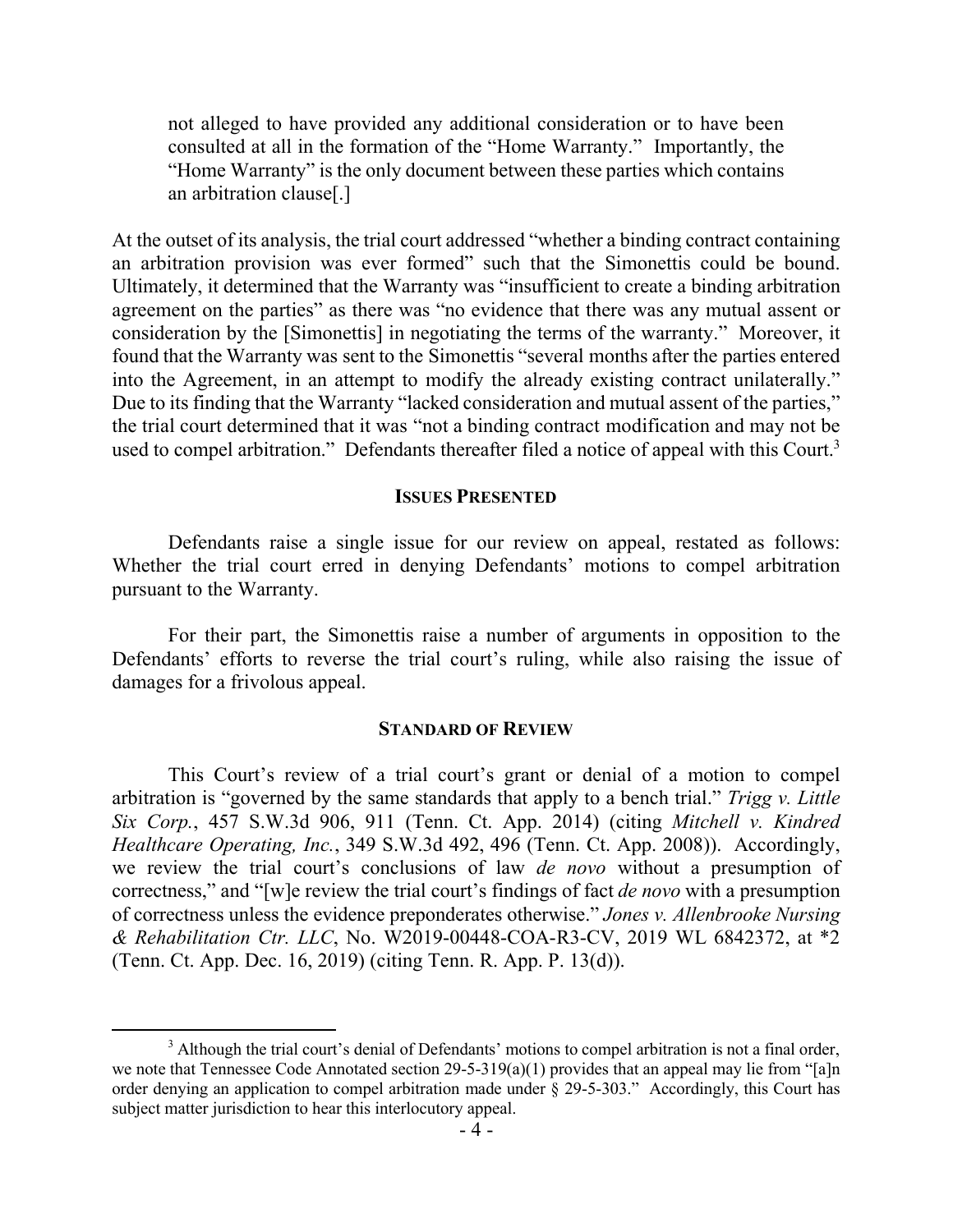## **DISCUSSION<sup>4</sup>**

## *Whether the Trial Court Erred in Denying Defendants' Motions to Compel Arbitration*

Defendants' sole issue on appeal concerns whether the trial court erred in denying their motions to compel arbitration pursuant to the Warranty.

Arbitration is typically favored in Tennessee. *Wofford v. M.J. Edwards & Sons Funeral Home Inc.*, 490 S.W.3d 800, 810 (Tenn. Ct. App. 2015) (citing *Buraczynski v. Eyring*, 919 S.W.2d 314, 317 (Tenn. 1996)). "An agreement to arbitrate does not affect the rights and duties of the parties," but rather it "shifts the forum of dispute settlement." *Id.* (citing *Buracyznski*, 919 S.W.2d at 319). Nevertheless, despite this favorability, "parties 'cannot be forced to arbitrate claims that they did not agree to arbitrate.'" *Id.*  (quoting *Frizzell Constr. Co. v. Gatlinburg, L.L.C.*, 9 S.W.3d 79, 84 (Tenn. 1999)). In determining whether the parties involved actually "agreed to arbitrate a particular issue," we employ ordinary contract principles. *See id.* 

In their brief, Defendants argue that "all questions regarding [the Warranty's] arbitrability must be decided by the arbitrator" rather than the court. Specifically, Defendants assert that pursuant to the arbitration rules, "the issues of whether the arbitration clause is enforceable or has been waived are disputes that themselves must be arbitrated." Respectfully, Defendants' position in this regard presupposes the existence of a contract containing an arbitration clause. In *Mid-South Maintenance Inc. v. Paychex Inc.*, No. W2014-02329-COA-R3-CV, 2015 WL 4880855, at \*9 (Tenn. Ct. App. Aug. 14, 2015), this Court noted that "the issue of whether a contract containing an arbitration provision was formed remains a question that must be determined by the court as a threshold matter." This is precisely the present issue between the parties, as the trial court determined that there was no mutual assent concerning the Warranty. Such contract formation issues *are* an issue for the court, not an arbitrator.

"A contract 'must result from a meeting of the minds of the parties in mutual assent to the terms, must be based upon a sufficient consideration, free from fraud or undue influence, not against public policy and sufficiently definite to be enforced.'" *Moody Realty* 

 $\overline{a}$ 

<sup>&</sup>lt;sup>4</sup> At the outset, the Simonettis maintain that this appeal must be dismissed for lack of standing. Specifically, they point out that Defendants' right to appeal from the trial court's denial of their motions to compel arbitration is created by statute and, therefore, standing is a "jurisdictional prerequisite." Accordingly, the Simonettis argue that, because the purported warrantor of the Warranty is a non-existent legal entity, there is no standing to appeal the denial of the motions to compel. While we agree there is no dispute that the purported warrantor, Dwell Townhomes, LLC, does not exist, the Simonettis brought suit against multiple individuals and entities in addition to Dwell Townhomes, LLC. Accordingly, when the Defendants' motions to compel arbitration were denied by the trial court, the Defendants were statutorily permitted to appeal such denial. As such, we find this argument to be without merit.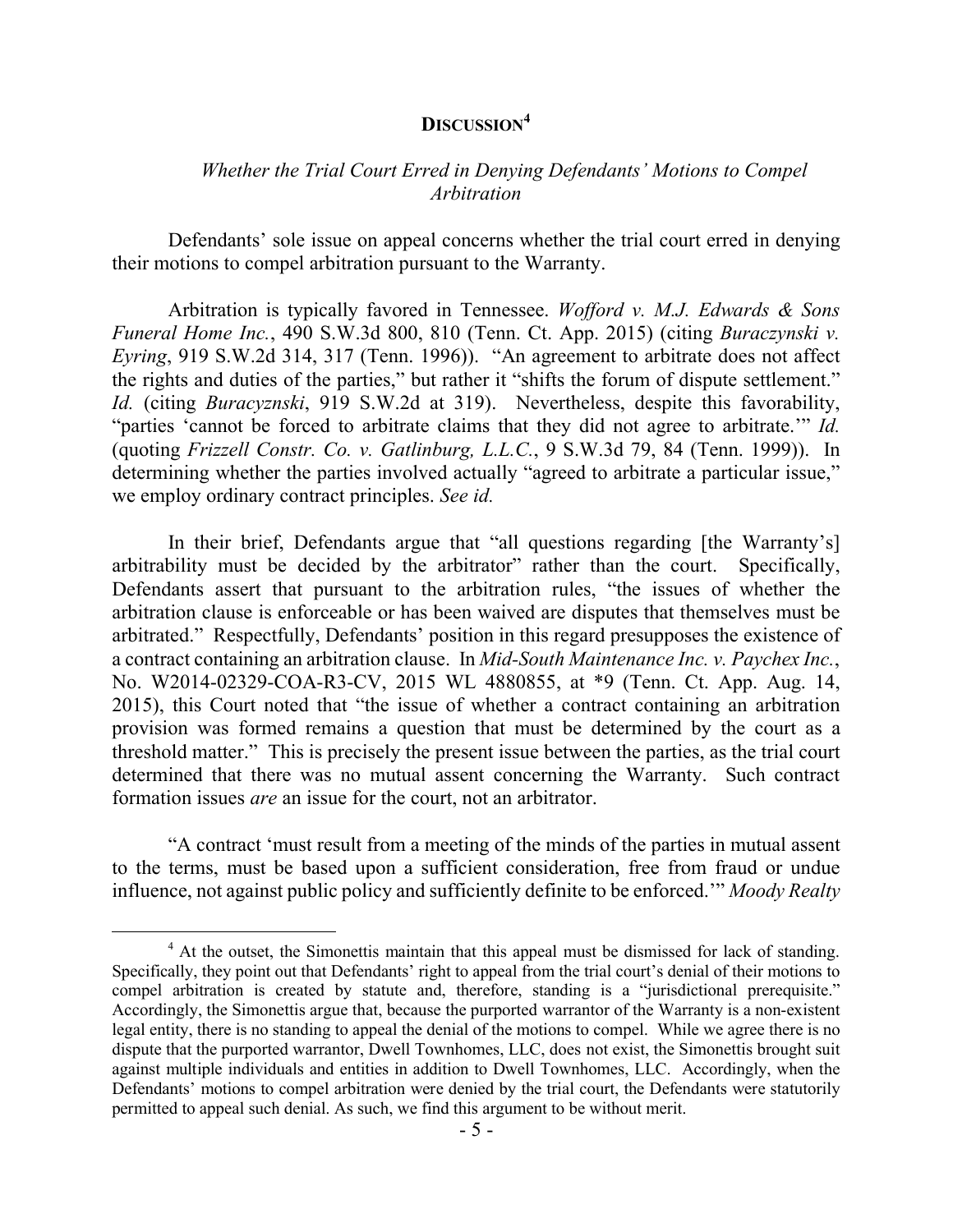*Co., Inc. v. Huestis*, 237 S.W.3d 666, 674 (Tenn. Ct. App. 2007) (citing *Staubach Retail Servs.-Se., LLC v. H.G. Hill Realty Co.*, 160 S.W.3d 521, 524 (Tenn. 2005)). "A meeting of the minds is determined 'by assessing the parties' manifestations according to an objective standard.'" *Wofford*, 490 S.W.3d at 810 (quoting *Moody Realty Co.*, 237 S.W.3d at 674). Under traditional common-law rule, if there is no mutual assent present, then there exists no contract. *Id.* (citing *Higgins v. Oil, Chem. & Atomic Workers Int'l Union, Local No. 3-677*, 811 S.W.2d 875, 879 (Tenn. 1991)).

To determine whether the arbitration provision in the present case is enforceable against the Simonettis, we must first consider whether the Warranty itself constitutes a valid contract to which the Simonettis are bound. The Simonettis signed an Agreement with Dwell Investment to purchase a townhome on June 30, 2017. This was the sole document which contained the parties' agreement concerning the transaction. The Agreement entered into by the parties contained no language concerning the Warranty, nor did it contain an agreement to arbitrate. Subsequently, TNG sent the Simonettis the Warranty containing the arbitration provision via email in April of 2018. As we previously noted, there are no signatures located on this Warranty, nor is there any indication that the Simonettis ever negotiated or agreed to its terms. Moreover, the Warranty was not incorporated by reference into the Agreement previously signed by the Simonettis. Rather, the only discussion of a warranty among the parties appears to be Mr. McCormick's alleged oral statement to the Simonettis that the townhome would be covered under a warranty and that they had "nothing to worry about." As noted, TNG, an entity that was not even a party to the Agreement, unilaterally sent the Simonettis an email containing the Warranty in April, 2021. Clearly, there was no "meeting of the minds" on the part of the Simonettis concerning this Warranty. Under basic contract law, it cannot be said that TNG sending the Warranty, which purported to obligate yet another third party, to the Simonettis created a valid and binding contract. *See Jamestowne on Signal, Inc., v. First Fed. Sav. & Loan Ass'n*, 807 S.W.2d 559, 564 (Tenn. Ct. App. 1990) ("The contemplated mutual assent and meeting of the minds cannot be accomplished by the unilateral action of one party[.]"). Pursuant to the present set of facts, we conclude that the Warranty does not constitute a valid and enforceable contract as there was no mutual assent to its terms. Moreover, not only do we find no indication of mutual assent, we, like the trial court, also find no evidence that there was consideration provided regarding this Warranty. *See Estate of Brown*, 402 S.W.3d 193, 200 (Tenn. 2013) ("Without mutual consideration, a contract is invalid and unenforceable."). As such, without mutual assent or consideration, we cannot find that the Warranty is a binding and enforceable contract. As a result, no binding contract containing an arbitration provision was ever formed.

#### *Whether This is a Frivolous Appeal*

The Simonettis maintain that this is a frivolous appeal and that they are entitled to their attorney's fees pursuant to Tennessee Code Annotated section 27-1-122. We agree.